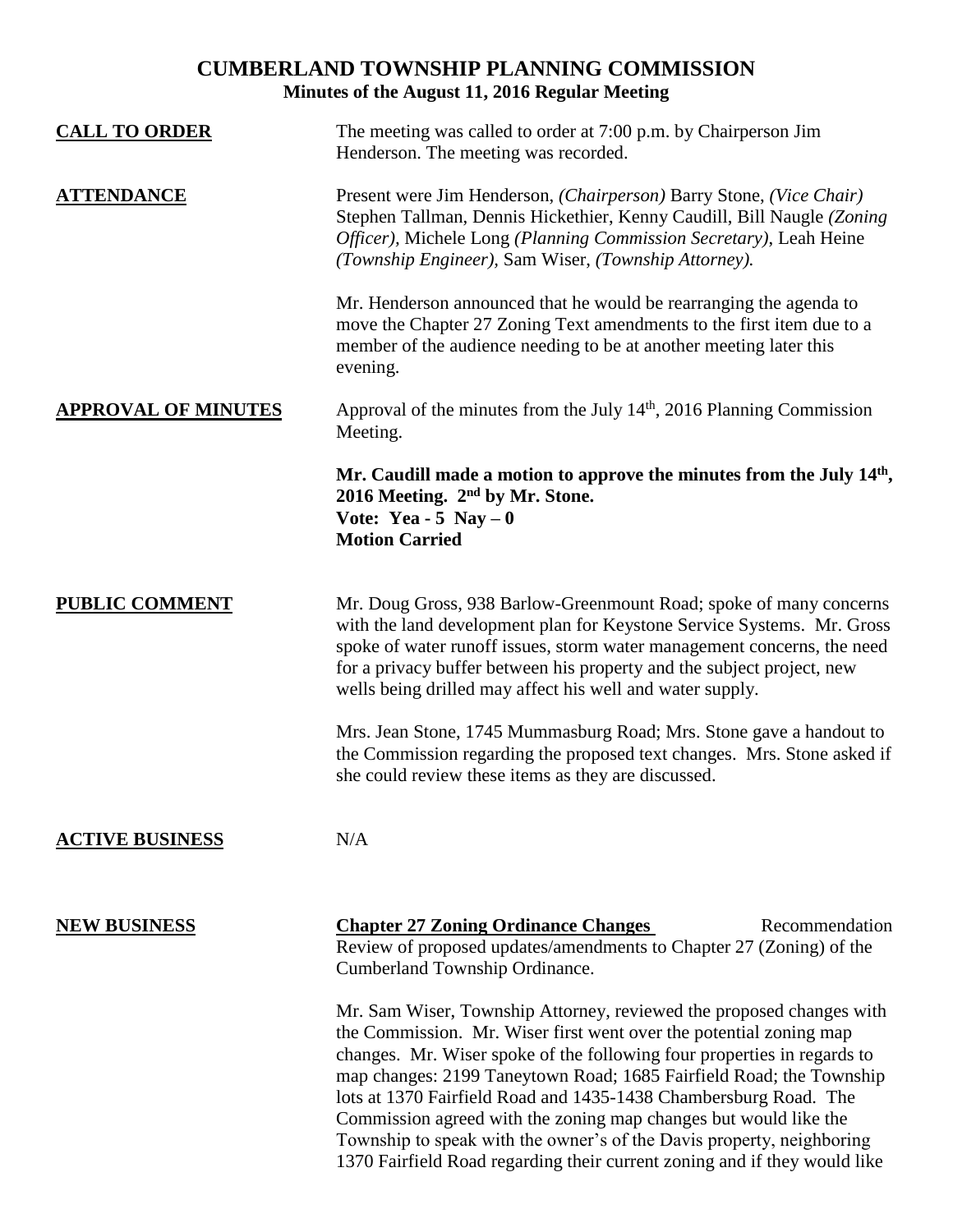to be included in the current change from Institutional to Mixed-Use. Mrs. Stone was concerned regarding the address for 1435-1438 Chambersburg Road, she felt the address numbering was incorrect being there was an odd and even number on the same side of the road.

The Definition changes were reviewed. Mr. Wiser read the Adams County comments regarding common roof line and stated that he didn't have a problem with the suggestion from the County which was a little different from the Townships but still remedied the current issue with this definition.

Mr. Wiser moved on with reviewing proposed changes to Sections three through Section five which the Commission agreed with. Mr. Wiser reviewed section six, regarding permitted uses in the Agricultural district. Mrs. Stone had comments regarding criteria for Child Day Care Centers in the Agricultural Residential zoning district and why there isn't any criteria for those centers in the Agricultural Residential zoning district and there is criteria for these in the Mixed Use and Residential districts. Mr. Wiser stated that the intent is for that criteria to be added as it is for the Mixed Use and Residential districts. Mrs. Stone also asked the reasoning in Section 12 (G) where it states no home child day care use shall be permitted within 750ft. of another home child day care use. Mr. Wiser stated he wasn't sure why that was in there and added he had no objection to this being deleted. Mr. Wiser asked the Commission if they had a problem with this coming out of the ordinance. The Commission had no objection to this section being deleted. Mr. Wiser moved onto Section seven which was regarding maximum building coverage and Section eight regarding maximum impervious coverage. Mr. Wiser explained both of these sections. There was open discussion regarding impervious and building coverage's in the Agricultural Residential District and the Residential District. The Commission agreed on having a tiered option in the AR zoning district along with checking with other close Townships to see what their regulations are. Mr. Wiser and the Commission agreed with the County recommendations regarding coverage standards in the Residential, Residential Mobile Home and the Cluster districts.

Mr. Wiser reviewed Section 11 which the County commented on regarding required facilities in the Residential district, requiring central water and sewer facilities but not requiring those if the residential lots are two acres or greater in size. Mr. Wiser stated this was brought to the Townships attention by Mr. Sharrah from Sharrah Design Group because there are some lots that are located in the Residential district that are larger lots and are nowhere close to central water and sewer facilities but the property owners are then prohibited to do anything with them without these facilities. This change will allow on site water and sewer facilities if it is two acres or greater. The County feels whichever change is taken should be consistent with the Mixed Use District also. Mr. Wiser stated at this time the staff did not review this for the Mixed Use District and this will be reevaluated at the Comprehensive Plan time.

Mr. Wiser reviewed Sections 12 regarding home daycare centers. We are trying to differentiate between a home day care, where children are kept in a home and a childcare center which is more of a commercialized business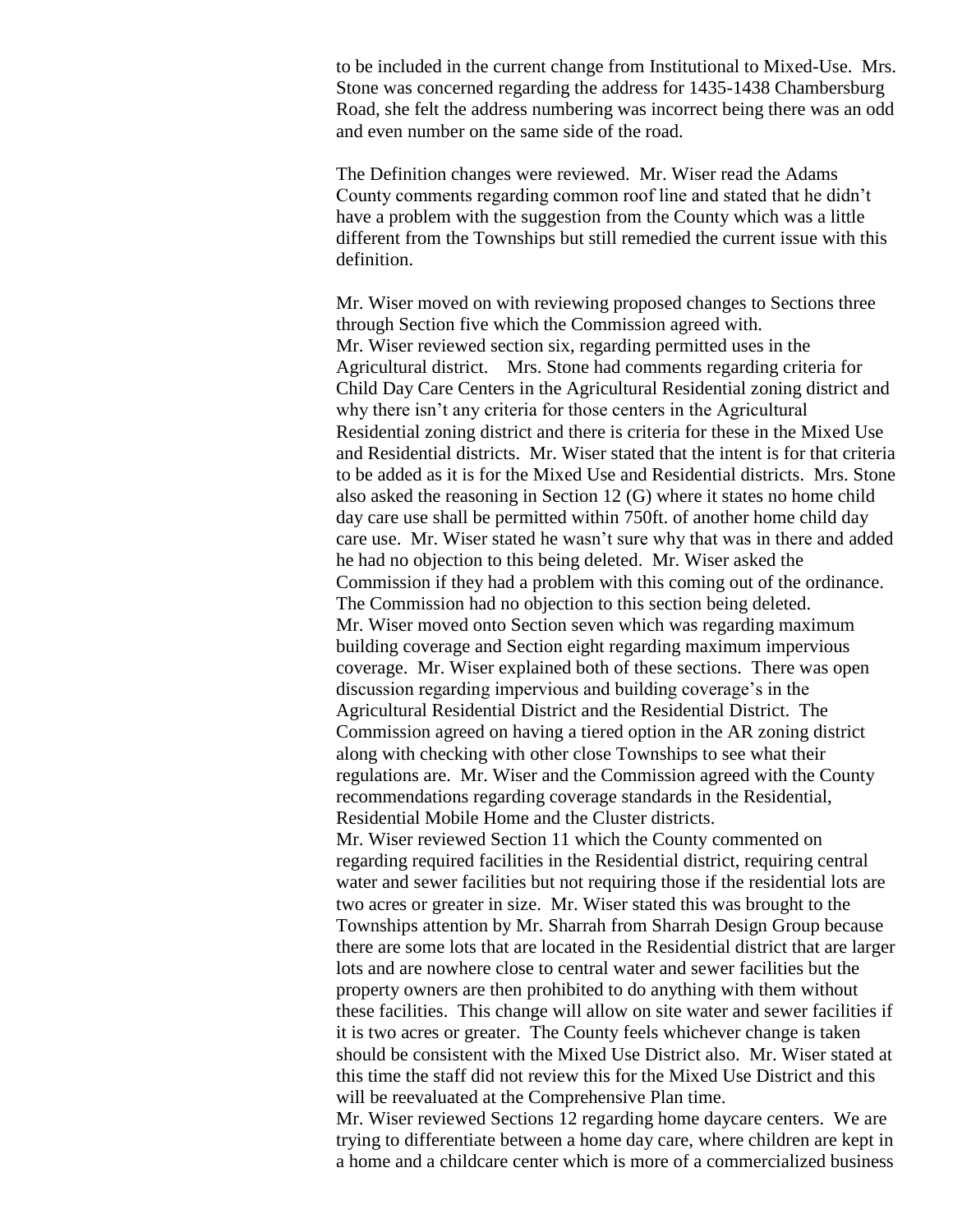where children are taken for the day. Mr. Wiser agreed with the County comments and the Commission did also.

Mr. Wiser continued with Section 13 which covers permitted uses in the Mixed Use (MX) district. Mr. Wiser explained that the amendment is adding a wide variety of uses as permitted uses in the Business Park (BP) district. Mr. Wiser stated that currently the Township has a BP district but there isn't anything allowed in that district and it has very restricted impervious coverages. Mr. Wiser explained that this change is expanding what can happen in a business park and hopefully someday the Township can have a successful business park which would greatly help the tax base. The county was in agreement with the changes.

Section 14 was reviewed regarding development standards. Mr. Wiser explained that they removed the RO column from the table because it is no longer a district in the Township.

Section 15 is again about the maximum building coverages and maximum impervious coverages in Village Mixed Use (VMX), Mixed Use (MX) and the Business Park (BP) districts. Mr. Wiser explained that this change increases the coverage percentage requirements in the subject zones. Mr. Wiser stated the County gave a proposed table of changes that are similar to those found in comparable zoning districts used in Adams County and elsewhere. The Commission and Mr. Wiser were in agreement with the County's recommendations.

Mr. Wiser continued with Section 17 regarding self-storage facilities which recently we have had a number of these plans come to the Township and mostly all have the same issues. Mr. Wiser explained that the Township tried to address those concerns with these updated changes. The Commission and Mr. Wiser agreed that if there will be indoor storage of vehicles the fuel and batteries need to be removed from those vehicles but this rule will not be applied to them if it is outdoor storage. Mr. Wiser discussed the size of drive aisles and turning radius with the Commission. The Commission is requesting a circulation path around the storage facilities instead of a dead-end facility due to safety concerns. The Commission and Mr. Wiser were in agreement with the County regarding buffering around storage facilities being shown on sketch plans. Mr. Wiser moved onto Sections 19 and 20. Mr. Wiser and the Commission were in agreement with the County regarding the Airport Hazard Overlay District.

Mr. Wiser asked if the Commission was in agreement with making the modifications recommended by the County and what they discussed this evening and he will come back to the September 8<sup>th</sup> meeting to review these changes.

## **The Commission broke for a 5 minute break period.**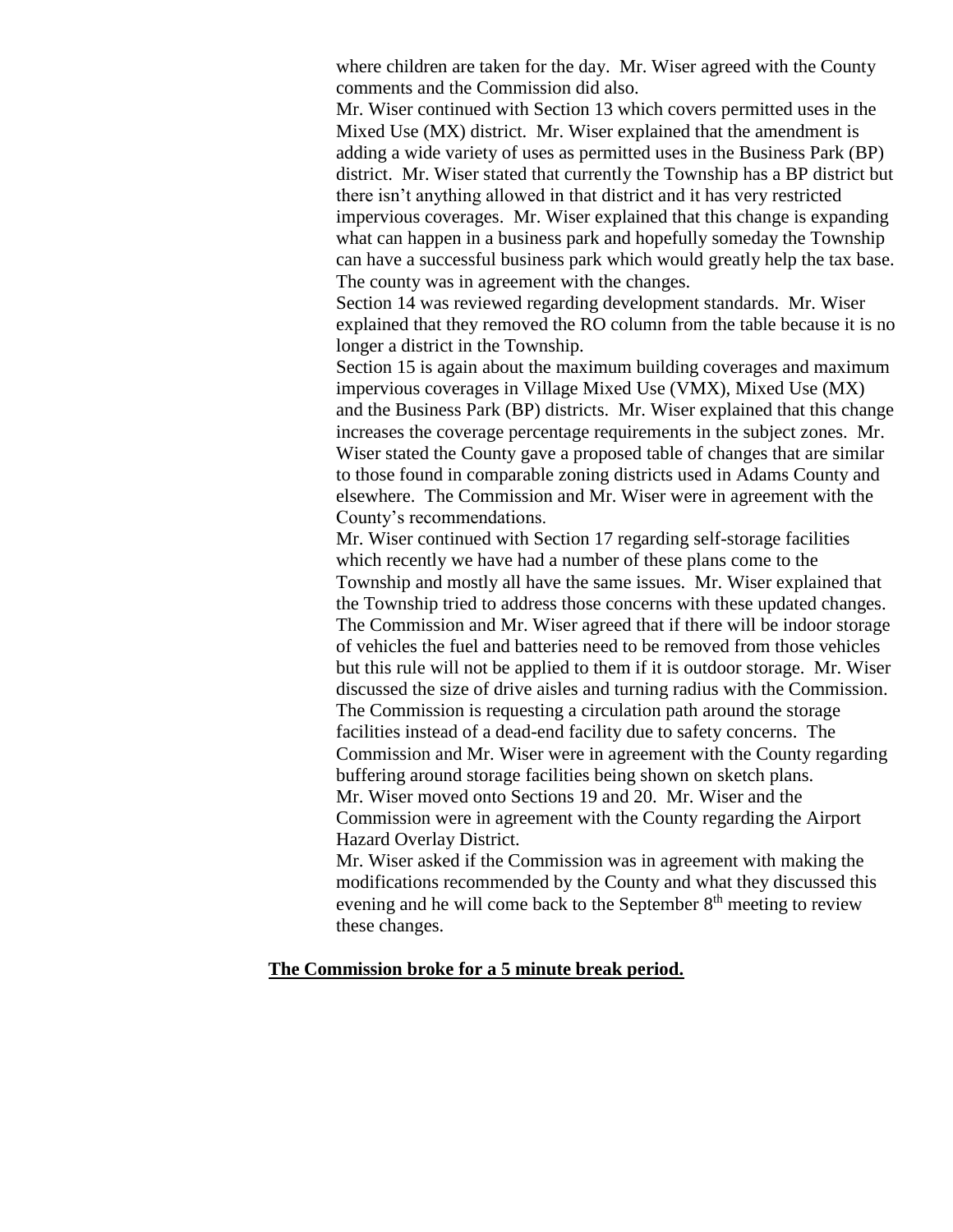### **NEW BUSINESS Keystone Service Systems – Barlow Greenmount Road**

Recommendation Review of a land development plan proposing a new residential building located on Barlow-Greenmount Road.

Ms. Heine, Township Engineer, reviewed the history of the plan and the location of the property. Ms. Heine gave an explanation of the lot and stated that the plan is being reviewed as a preliminary/final plan. Ms. Heine continued to explain that it is her understanding that the plan is to be an institutional/residential building and is located in the Mixed-Use (MX) zoning district. Mr. Caudill questioned the use of the project because their submittal sheet does not state it is an institutional/residential building. Ms. Heine turned the question over to Keystone Services because she was uncertain of the answer. Mr. Barry Newl, Regional Service Director for Keystone Service Systems Mental Health, stated that they considered their homes as residential. Mr. Newal gave a background of their homes, what they provide and the purpose for each home. Mr. Newl reviewed the specialized community residences overview packet which had been previously provided to the Commission for review. Mr. Newl stated that the patients are encouraged to work with malls, shopping centers and restaurants. Mr. Henderson questioned how the patients get to these jobs. Mr. Newl said there are vans that are used for transportation services. Mr. Caudill once again questioned the use of the project was it institutional-residential and if this was how it was being reviewed. Ms. Heine stated that the use deals more with the zoning and not the review portion but the use needs to be permitted in that zoning district. Mr. Wiser added that we are going to rely on Zoning Hearing Board and their final decision which was related to this project being an institutional-residential use which is permitted in the MX zoning district. Mr. Michael Reed, attorney representing the applicant, stated that the position was not that this is an institutional use, they are classifying this as a commercial/residential use which is a more appropriate description. Mr. Wiser briefly reviewed the zoning hearing board application to find that it was presented as a commercial/residential use not an institutional use. Mr. Steve Yingst, with Yingst Engineers representing the applicant, stated that he just received the comments from the Township engineer on Tuesday night and he hadn't had a chance to respond back to most of them but he has addressed all of the Adams County Planning comments. Mr. Yingst added that by the next meeting he would be able to address almost all of the Township Engineer comments. Ms. Heine added that she felt it would be appropriate to review the current engineering comments with the Commission. Ms. Heine then continued to review her comments with the Commission and Mr. Yingst. They discussed the state highway permit for the driveway, parking, tree removal, lighting, and policies for the residents regarding being able to have their own vehicle. Mr. Wiser suggested the applicant submit a revised set of plans before the next Planning Commission meeting. Ms. Heine stated that if we get revised plans hopefully things will be a lot clearer as to where items are going to be located.